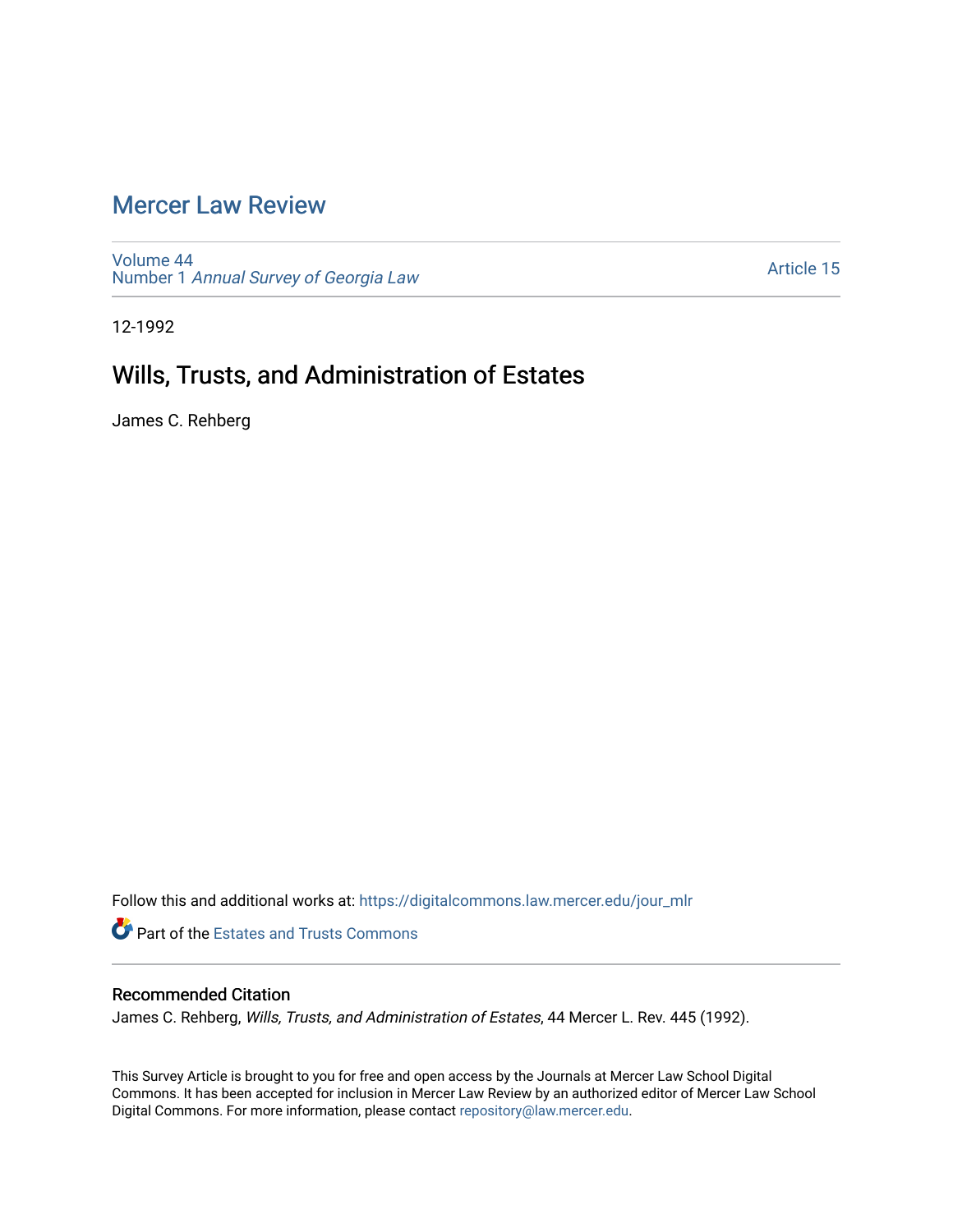# **Wills, Trusts, and Administration of Estates**

#### **by James C. Rehberg\***

This survey period has been interesting primarily because fiduciary law seemed to have paused for a breather. Immediately preceding this survey period, the General Assembly enacted the first truly comprehensive trust code in Georgia's history.' After the adoption of this code, with some relatively minor revisions, a time of study and evaluation of the new code, rather than litigation and legislative proposals, seems only natural. The few new statutes concerning fiduciary law will be covered after a discussion of a smaller number than usual of appellate court decisions in this area.

#### I. **RECENT DECISIONS-WILLS AND ADMINISTRATION**

#### *A. The Joint Account as a Will Substitute*

Most disputes that surface after the death of one of the parties to a multiple-party account concern a contention that, notwithstanding the account language showing survivorship rights, a different intention actually existed when the parties opened the account. The statute expressly allows for substance to prevail over form if that different intention is shown by clear and convincing evidence.<sup>2</sup>

The issue in such disputes concerns the intention of the depositor when the account was opened. Determining what happened after the opening of an undisputed joint account with right of survivorship created the novel issue in *Rawlins v. Campbell.'* In *Rawlins* a true joint and survivor ac-

- 2. O.C.G.A. **§** 7-1-813(a) **(1989).**
- **3. 199** Ga. App. 472, 405 S.E.2d **111** (1991).

445

**<sup>\*</sup>** Professor Emeritus, Walter F. George School of Law, Mercer University. Mercer University (A.B., 1940; J.D., 1948); Duke University (LL.M., **1952).** Member, State Bar of Georgia.

<sup>1.</sup> **1991** Ga. Laws **810** (codified at O.C.G.A. **§§** 53-12-1 to -394 (Supp. **1991)).**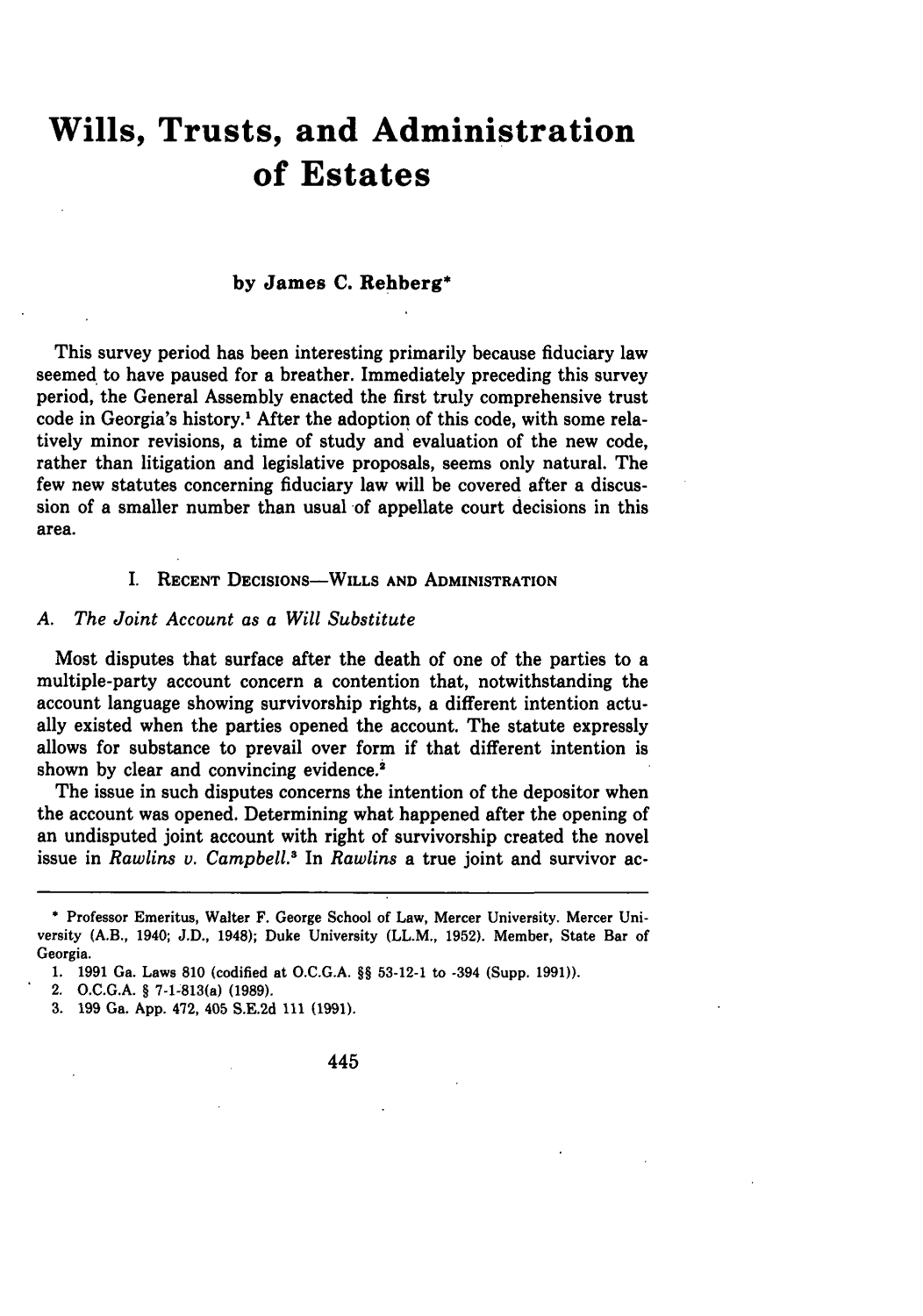count was properly opened in the names of *A* and B. Prior to A's death, *A* purported to add the name of *C* as a third joint tenant, and *C* signed a signature card ostensibly showing himself as such. After *A's* death, *B* withdrew the funds and closed the account. *C* sued *B* for conversion of the funds, claiming that the broad language of the account agreement signed by *B* evidenced B's agreement that *A* could unilaterally add the name of another to the account.<sup>4</sup> The court of appeals affirmed summary judgment in favor of *B.5*

Once established, parties can change the terms of a multiple-party account only by closing the account and reopening it on different terms, or by presenting to the bank a modification agreement acceptable to the bank and signed by all parties with a present right of withdrawal.<sup>6</sup> In *Rawlins* it was undisputed that the account was never closed and reopened, and that *B* never signed a modification agreement.'

#### *B. Year's Support*

Although a year's support can be set apart only from property that was a part of the decedent's estate at death, the award of the "decedent's interest" in specified property is valid even though the nature and the extent of such interest is unascertained at the time of the award.<sup>6</sup> The court in *Johnson v. Johnson9* applied this principle to an unusual factual situation. In *Johnson* the court awarded the surviving husband of the decedent the "decedent's interest" in the residence where they had resided since 1957. The adult son of the decedent caveated this award on the basis of a conveyance of the property to him in 1983. The decedent's husband conceded that the property was titled in the name of the son, but alleged that the son held the property in trust for the benefit of the decedent and the husband.<sup>10</sup> The court of appeals affirmed the award of the "decedent's interest" to the husband, notwithstanding that the nature and extent of the interest were not yet ascertained."

The probate court does not have jurisdiction to try conflicting claims of title to property on an application for year's support.<sup>12</sup> However, the probate court in *Johnson* did not attempt to do this. The court simply

- 9. 199 Ga. App. 549, 405 S.E.2d 544 (1991).
- 10. *Id.* at 550, 405 S.E.2d at 545.
- 11. *Id.* at 551, 405 S.E.2d at 546.
- 12. **GA.** CONsT. art. VI, § 3, para. **1;** O.C.G.A. §§ 15-9-30 to **-32** (1990).

<sup>4.</sup> *Id.* at 473, 405 S.E.2d at 112.

<sup>5.</sup> *Id.*

**<sup>6.</sup>** O.C.G.A. § 7-1-814 (1989).

<sup>7. 199</sup> Ga. App. at 473, 405 S.E.2d at 112.

<sup>8.</sup> Johnson v. Johnson, 199 Ga. App. 549, 550, 405 S.E.2d 544, 545 (1991) (citing O.C.G.A. § **53-5-2** (Supp. 1991)).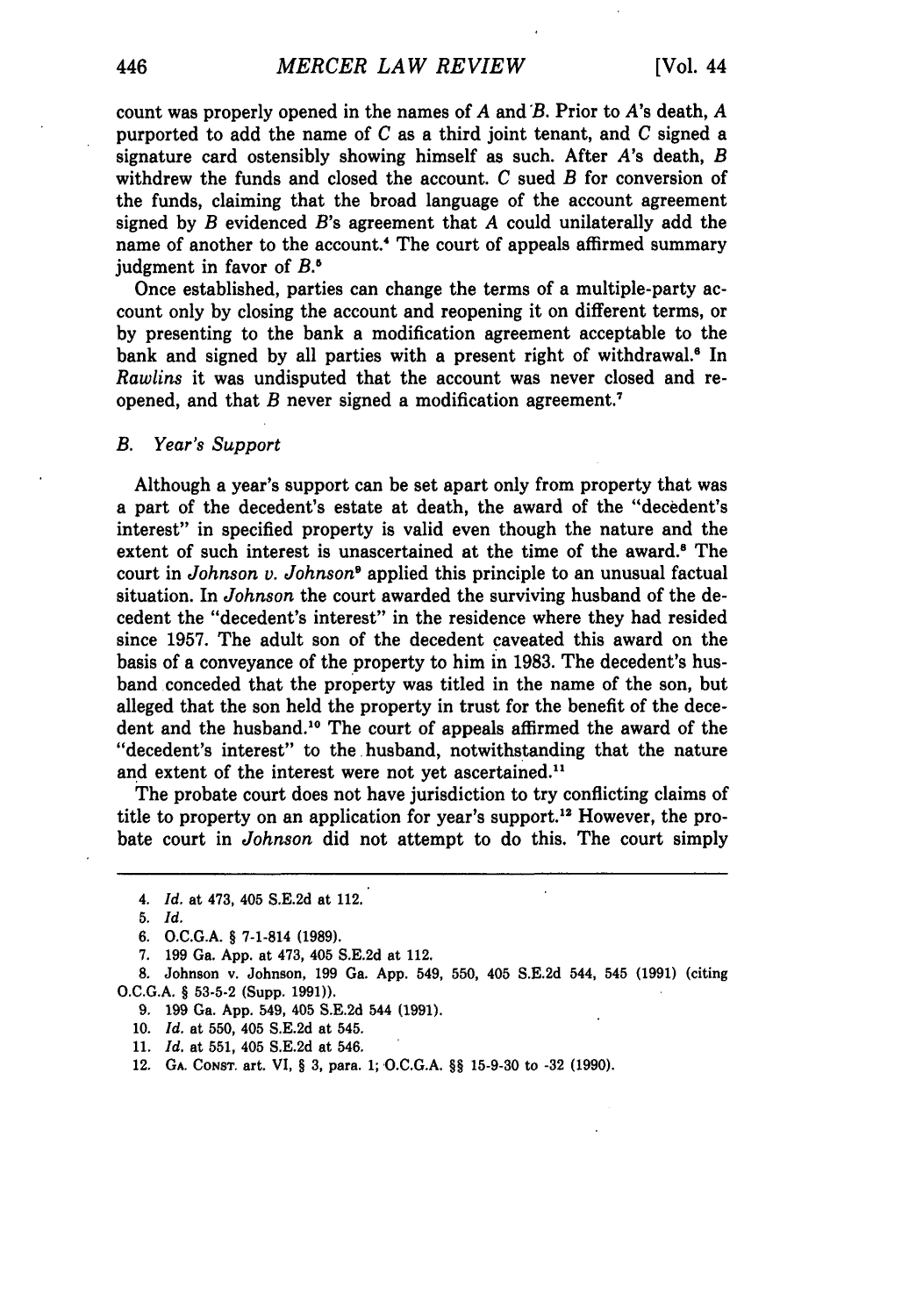awarded the decedent's interest in the residence to the husband."' Even if the decedent had no legal interest in the residence at her death, if she had an equitable interest as beneficiary of the alleged trust, then the year's support award would include that interest.<sup>14</sup> The son's caveat was supported only **by** a copy of the deed conveying the legal title to him in **1983."** That does not address the implied trust issue.

The court in *Wynn v. Wynn"* addressed the interesting question of whether a surviving spouse's acceptance of a nonprobate asset as surviving joint tenant with her husband constituted an election not to claim year's support against his estate.<sup>17</sup> The court of appeals held that acceptance may constitute an election not to claim year's support, even though the contract creating the survivorship right was not testamentary.<sup>18</sup> The husband's will bequeathed \$15,000 to the wife. The will stated that he wished to assure her \$25,000 at his death and that he therefore purchased a \$10,000 certificate of deposit in their joint names with right of survivorship. In apparent awareness that this certificate would be a nonprobate asset, he stated that the only "bequest" made in that item of the will was the one for \$15,000. The will also included the common clause that the provisions of the will in favor of the surviving spouse were in lieu of year's support.<sup>19</sup>

When the husband died, ten years later, there were two certificates: one for \$15,000 and one for \$10,000, payable to them jointly. After the bank paid these amounts to the surviving wife, she applied for year's support. Over the executor's caveat to the claim, she was awarded \$25,000 and the home in fee simple. However, the superior court granted summary judgment to the executor on the ground that her election to take under the will precluded her from receiving year's support.<sup>20</sup>

The wife argued to the court of appeals that the proceeds of the certificates were not a part of the husband's estate at death but, instead, constituted a nontestamentary transfer by express language of the statute.<sup>21</sup> The court concluded that the superior court's summary judgment in favor of the executor was erroneous because there remained an unanswered question of fact, specifically, "whether the funds .**.** . passed to her

- 15. *Id.* at 551, 405 S.E.2d at 546.
- 16. 202 Ga. App. 679, 415 S.E.2d 287 **(1992).**
- **17.** *Id.* at 680, 415 S.E.2d at 288.
- 18. Id.
- 19. *Id.* at 679, 415 S.E.2d at 288.
- 20. *Id.* at 680, 415 S.E.2d at 288.
- 21. *Id.*

<sup>13. 199</sup> Ga. App. at 550, 405 **S.E.2d** at 545.

<sup>14.</sup> *Id.*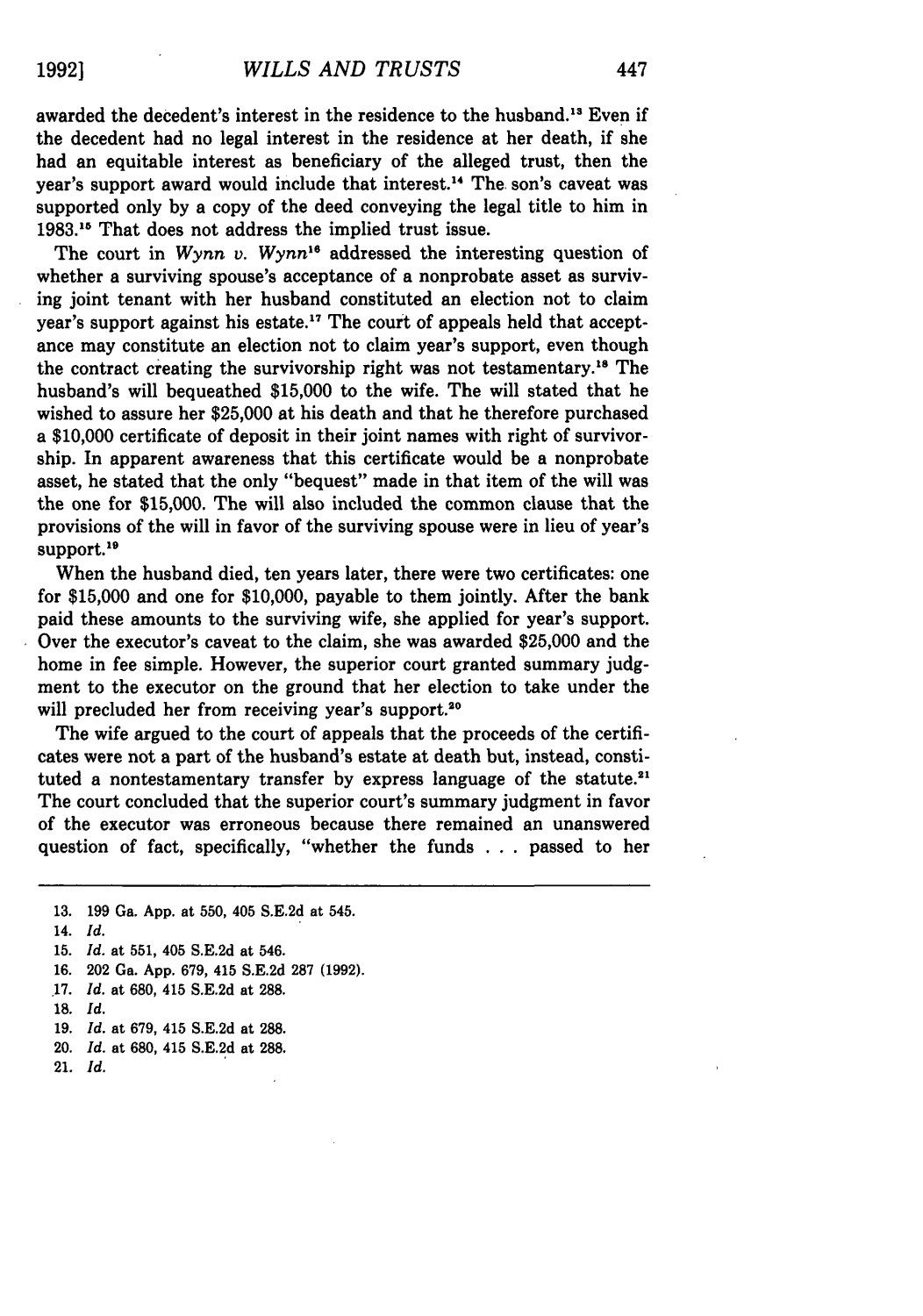outside the estate and did not constitute an election to take under the will . **. . . ,"22**

Clearly, the funds from the certificates passed to her outside the estate. The statute expressly provides that their transfer was not testamentary.<sup>23</sup> Additionally, the election statute strongly suggests that a testator may only **"by** his will" make provision for his spouse in lieu of year's support.2' Thus, the superior court's reasoning is persuasive.

#### *C. Standing to Appeal Probate Court Order*

In *Bruce v. McMullen*,<sup>25</sup> the court of appeals faced two possibly conflicting lines of supreme court cases on a narrow procedural question. The probate court denied the executrices of a purported will probate for lack of evidence, and a class of legatees and debtors filed suit in superior court. The parties to this latter action entered into **a** consent order pursuant to which the probate court order denying probate was set aside and the executrices ordered to resubmit the will for probate. The consent order expressly directed that the class of legatees and debtors be given notice of the renewed proceeding. The record showed that the parties were served properly but failed to file any pleadings. However, after the probate court again denied probate, the legatees and debtors filed a notice of appeal to the superior court. The superior court dismissed the appeal on the ground that even though they had been properly served, they had no standing to appeal because they had filed no pleadings in the renewed proceeding.<sup>26</sup> The court of appeals examined the two possibly conflicting lines of authority and reversed the superior court decision.<sup>27</sup>

The court in *Mitchell v. Pyron*,<sup>28</sup> the oldest supreme court case, held that a creditor who was served with notice of the proceeding in the court of ordinary (now the probate court),was a party to the proceeding and had standing to appeal the ordinary's decision whether or not he made any objection prior to that decision.<sup>29</sup> However, the court in *Samples v. Samples,"0* leading another line of cases, held that one who neither appeared to contest the will at the probate level nor to present evidence on

- **26.** *Id.* at 239-40, 404 **S.E.2d** at **620-21.**
- **27.** *Id.* at 240, 404 **S.E.2d** at **621.**
- **28. 17** Ga. 416 (1854).
- **29.** *Id.* at 417.
- **30.** 194 Ga. **383,** 21 **S.E.2d 601** (1942).

<sup>22.</sup> *Id.,* 415 S.E.2d at **289.**

**<sup>23.</sup>** O.C.G.A. § **7-1-815 (1989).**

<sup>24.</sup> *Id.* **§ 53-5-5 (1982).**

**<sup>25. 199</sup>** Ga. **App. 239,** 404 **S.E.2d 620 (1991).**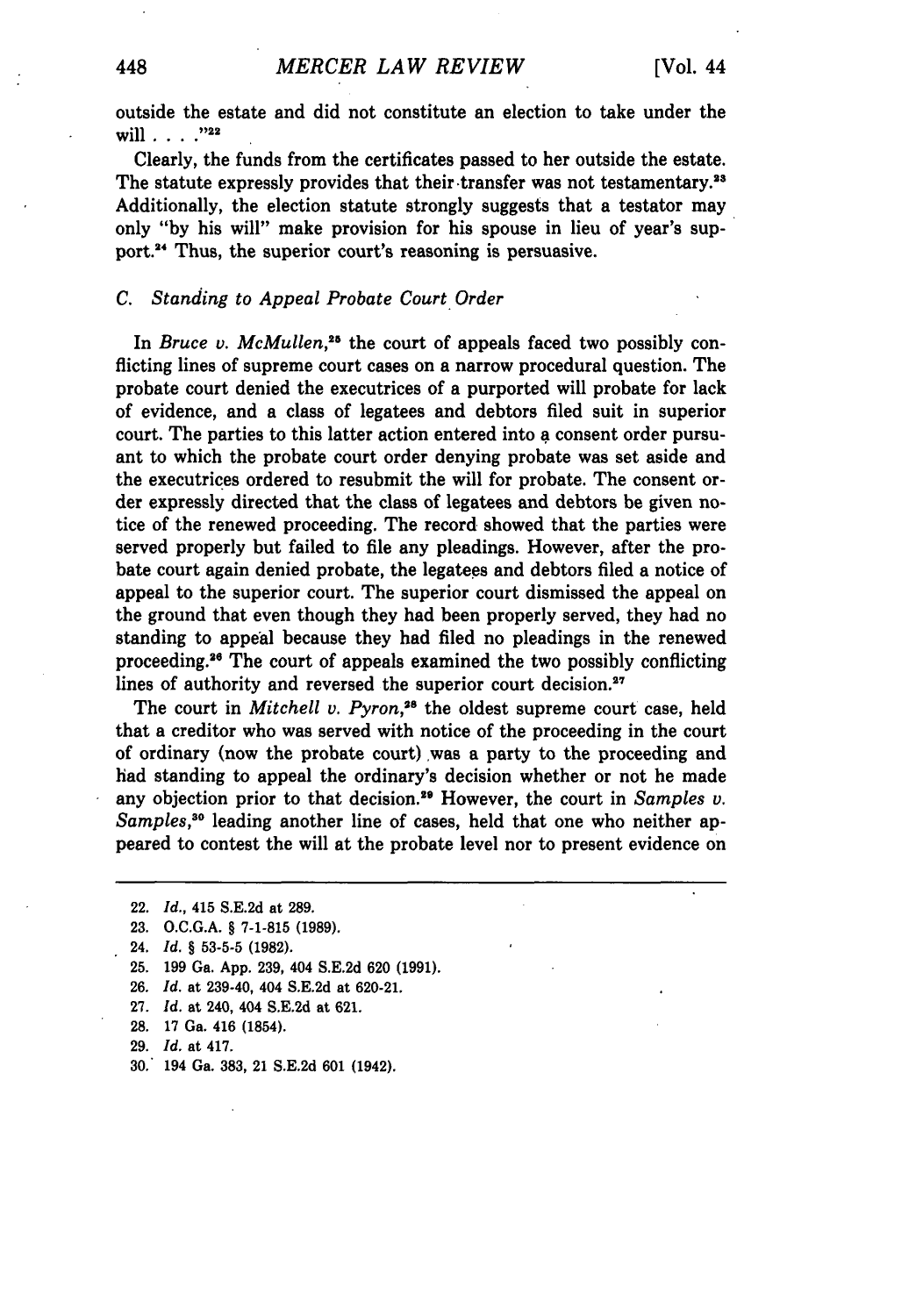appeal to the superior court lacked standing to appeal the judgment of the superior court.<sup>31</sup>

The court of appeals avoided the possible conflict of authority issue by ruling that in the second line of cases the failure to appear at the probate level or to present evidence at the superior court level was tantamount to not being proper parties to the proceeding; whereas, in the instant case, since express notice was given to legatees and debtors, they were automatically interested parties.<sup>32</sup> The parties' failure to file any pleadings in the probate court did not divest them of standing.<sup>33</sup>

#### *D. Contracts to Will*

Neither of the two contract to will cases that reached the appellate level successfully established the existence of such a contract.<sup>34</sup> However, one case recognized a cause of action in *quantum meruit.8* In *Powell v. Thomas,"* plaintiff offered evidence of specific services rendered to the decedent over a seven-year period, including cooking, cleaning, gardening, serving meals, and other'examples of constant care. Plaintiff was not a relative of the decedent, and there was no evidence that the decedent had compensated her for the services. The jury found that no contract to will was entered into by the parties but that plaintiff was entitled to \$19,000 for the value of the services rendered.<sup>37</sup> The *quantum meruit* award was held to have been authorized by evidence that plaintiff, a nonrelative of the decedent, did not expect to work for seven years without compensation, and by evidence of other witnesses that observed plaintiff caring for the decedent.<sup>38</sup>

The hurdle faced by plaintiff in *Martin v. Silvey*,<sup>39</sup> the other contract to will case, was the consideration allegedly furnished by plaintiff. The consideration was a promise to take care of the decedent's invalid wife and invalid daughter after his death. After the decedent died intestate, plaintiff sued to enforce her alleged contract, claiming that she stood ready and willing to perform her part of the agreement but that the decedent's wife and daughter would not let her take care of them. The alternative forms of relief sought by plaintiff were specific performance of the

33. *Id.*

34. Powell v. Thomas, **199** Ga. App. 553, 405 S.E.2d 553 (1991); Martin v. Silvey, 200 Ga. App. 127, 407 S.E.2d 97 (1991).

35. *Powell,* 199 Ga. App. at 554, 405 S.E.2d at 554.

**36;** 199 Ga. **App.** 553, 405 S.E.2d **553** (1991).

37. *Id.* at 553, 405 S.E.2d at 554.

38. *Id.* at 554, 405 S.E.2d at 554.

39. 200 Ga. App. 127, 407 S.E.2d 97 (1991).

**<sup>31.</sup>** *Id.* at 385, 21 S.E.2d at 603.

<sup>32.</sup> *Id.*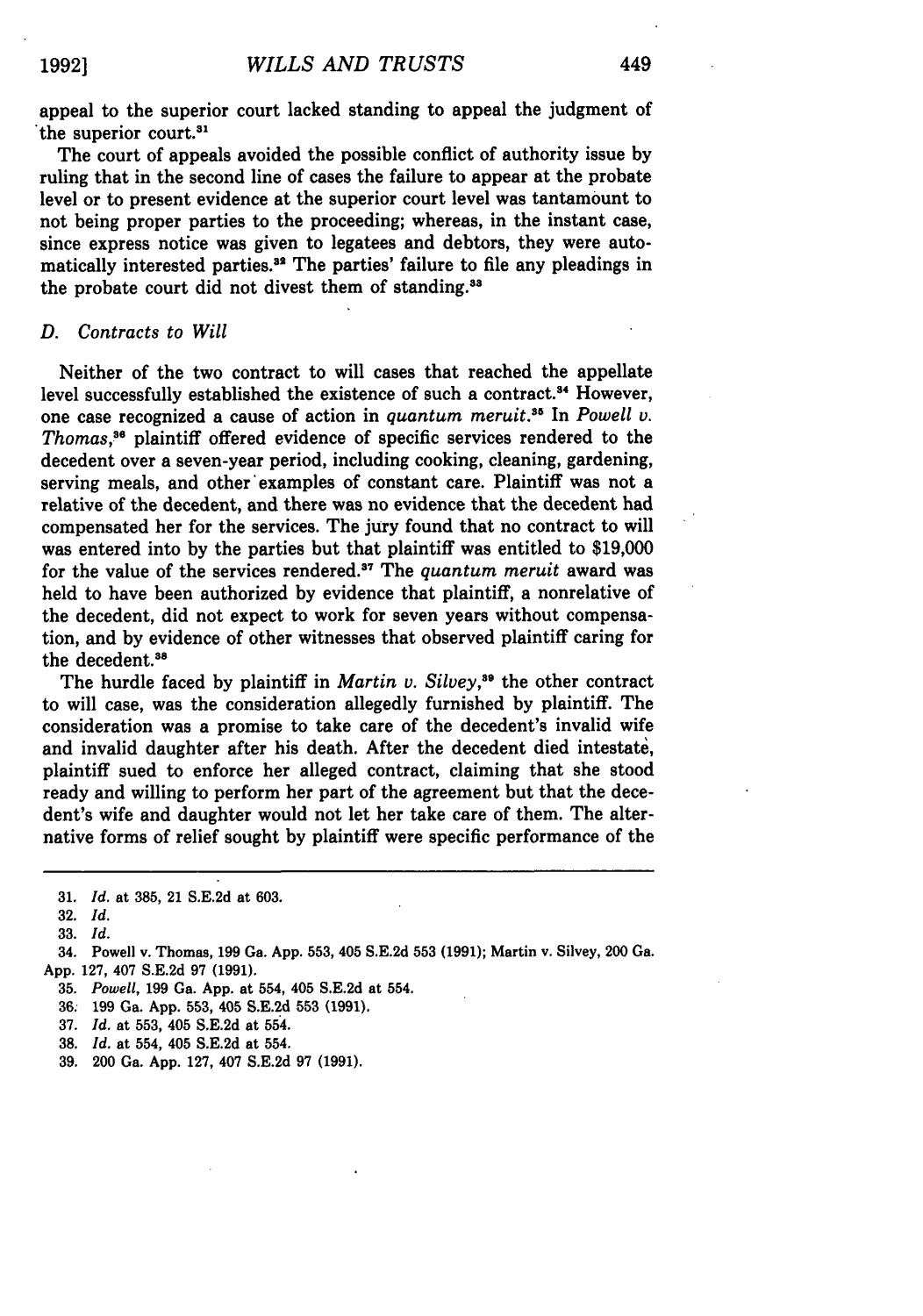contract, damages for its breach, or *quantum meruit* damages.40 The court of appeals affirmed the lower court's dismissal of plaintiff's action on summary judgment.<sup>41</sup> Although an oral agreement, including one to devise land, may be enforceable after the decedent's death if the terms are fair and equitable, a mere naked promise without actual performance, which neither conferred any benefit on the decedent nor caused any detriment to the plaintiff, is not enforceable after the decedent's death.<sup>42</sup> The surviving party's attempted performance that resulted in no loss to one nor benefit to the other will not exclude the oral contract from the statute of frauds.'3 The crux of plaintiff's problem was that she cannot specifically enforce an agreement that she admittedly has not performed. Plaintiff's *quantum meruit* claim for her alleged services prior to the decedent's death also failed because her own testimony indicated that any such services were rendered voluntarily.<sup>44</sup>

#### *E. Administrator's Sale*

In *Lyday v. Burkes,'s* the claim of a bona fide purchaser for value at an administrator's sale prevailed over the legal title that had previously vested in the sole heir, even though the heir admittedly had no notice of the sale.<sup>46</sup> The sole asset of the mother, who died in 1977, was a subdivision lot. An administrator was duly qualified and later that year duly sold the lot. The sale was pursuant to a probate court order that listed only collateral heirs, all of whom were duly served. The court determined that the sale was fair and in the best interest of the estate, and that the sale price reflected the fair market value. The problem, though, was that the sole heir of the intestate decedent was incarcerated at the time of the sale and had no notice of it.<sup>47</sup>

When the sole heir discovered what had happened, he filed an action seeking a decree that title vested in him as sole heir upon his mother's death. The superior court's summary judgment in his favor, however, was reversed on appeal.'8 The supreme court cited authority from 1919 which clearly held that such an order of sale, being a judgment of a court of competent jurisdiction, implies a legal necessity for the sale to pay debts

- 44. *Id.* at 129, 407 S.E.2d at 99.
- 45. 261 Ga. 465, 405 **S.E.2d** 472 **(1991),** cert. *denied,* 112 **S.** Ct. 664 (1992).
- 46. 261 Ga. at 466, 405 S.E.2d at 473.
- 47. *Id.*
- 48. *Id.*

<sup>40.</sup> *Id.* at **127,** 407 **S.E.2d** at 98.

<sup>41.</sup> *Id.* at 129, 407 S.E.2d at **99.**

<sup>42.</sup> *Id.* at 127-28, 407 S.E.2d at 98.

<sup>43.</sup> *Id.* at 128, 407 S.E.2d at 98.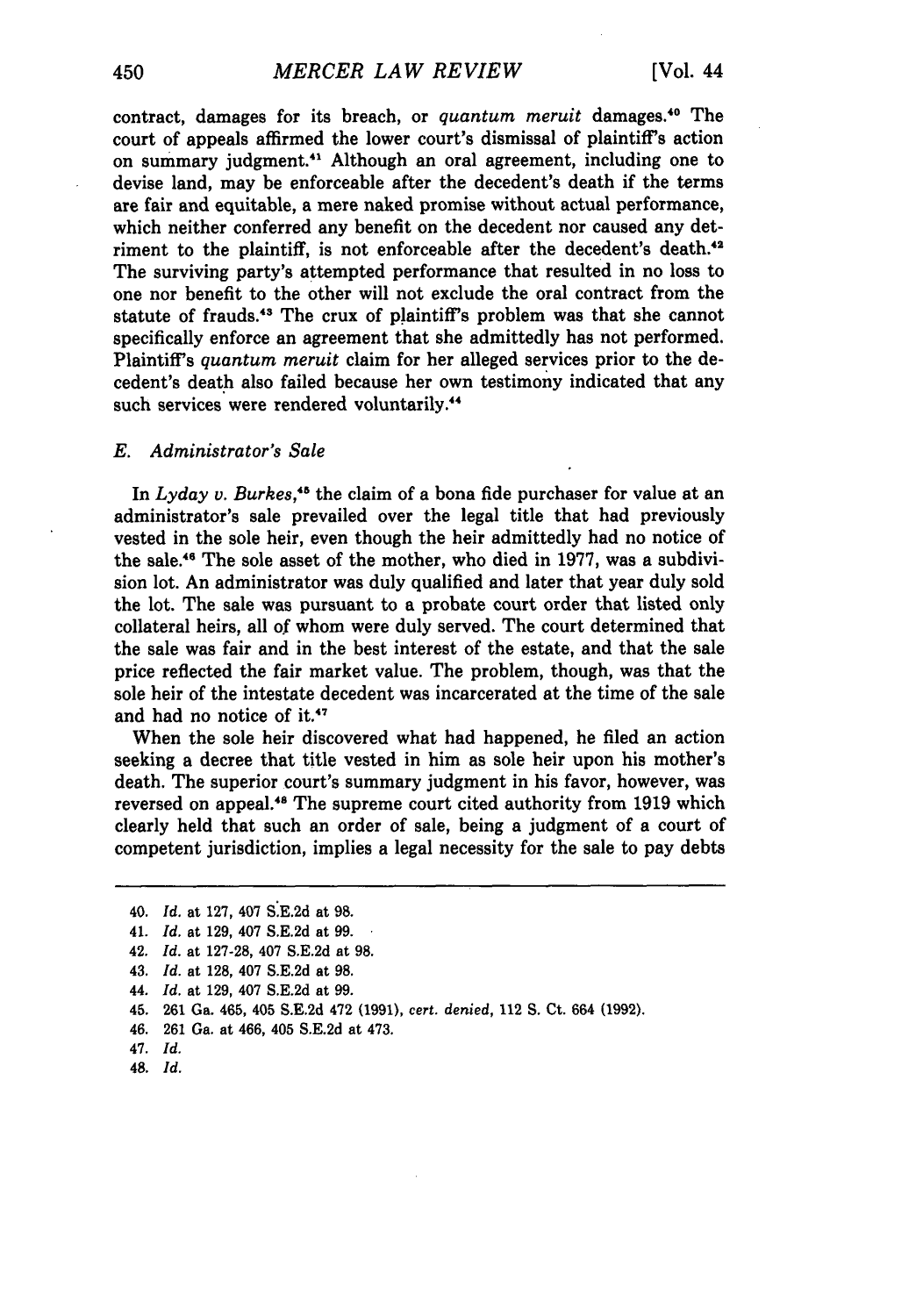or to effect distribution.<sup>49</sup> The court cited Official Code of Georgia Annotated ("O.C.G.A.") section 53-8-46 as codification of that rule." Section 53-8-46 provides: "If there are irregularities in the sale or if he [the administrator] fails to comply with the law as to the mode of sale, the sale shall be voidable except as to innocent purchasers."<sup>51</sup>

#### *F. Renunciation and Its Effect*

The effect of renunciation of testamentary gifts was an issue in two cases decided during this survey period, the effect being less crucial in the first than in the second. The first case, *Chastain v. Chastain,"2* concerned a will that left the residue to the testator's mother for life with a right to encroach for her maintenance, care, and support, the remainder to two of the testator's brothers in trust to provide funds "for educational purposes" for the three children of a third brother, and, upon completion of their education, the remainder to pass, free of trust, to the testator's brothers and sisters.<sup>53</sup>

The sequence of events after the testator's death exemplifies the risks that are present when some family members are made trustees for other family members. After the testator's death in 1974, the mother executed an agreement renouncing her rights under the will. Seven years later, in 1981, this renunciation agreement was filed in the probate court, and in 1985 the mother died. In 1988 the nephews (beneficiaries of the trust "for educational purposes") filed suit for monetary damages, alleging that they were unaware of their grandmother's 1974 renunciation until after her death in 1985. The facts disclosed that the executors had secretly obtained the renunciation.<sup>54</sup>

The appeal to the supreme court was based on the trial court's dismissal of the action for failure to state a cause of action and on the basis of the statute of limitations.<sup>55</sup> The dismissal by summary judgment was held erroneous because genuine issues of fact remained on the claims of fraud and breach of trust and the running of the statute of limitations on those claims.<sup>56</sup> If there was fraud, the running of the statute would not have commenced until the nephews knew or should have known of it.<sup>57</sup> When a relationship of trust and confidence exists, the fiduciaries' failure to speak

**53.** *Id.* at 275-76, 404 S.E.2d at **553.**

- 55. *Id.* at 276-77, 404 S.E.2d at 554.
- 56. *Id.* at 278-79, 404 S.E.2d at 554.
- 57. O.C.G.A. § 9-3-96 (1992).

<sup>49.</sup> *Id.* (citing Copelan v. Kimbrough, 149 Ga. **683,** 102 S.E. 162 (1919)).

<sup>50.</sup> *Id.* (citing O.C.G.A. § **53-8-46** (1982)).

**<sup>51.</sup>** O.C.G.A. § **53-8-46** (emphasis added).

**<sup>52. 261</sup>** Ga. 275, 404 S.E.2d **552 (1991).**

<sup>54.</sup> *Id.* at **275-77,** 404 S.E.2d at 553.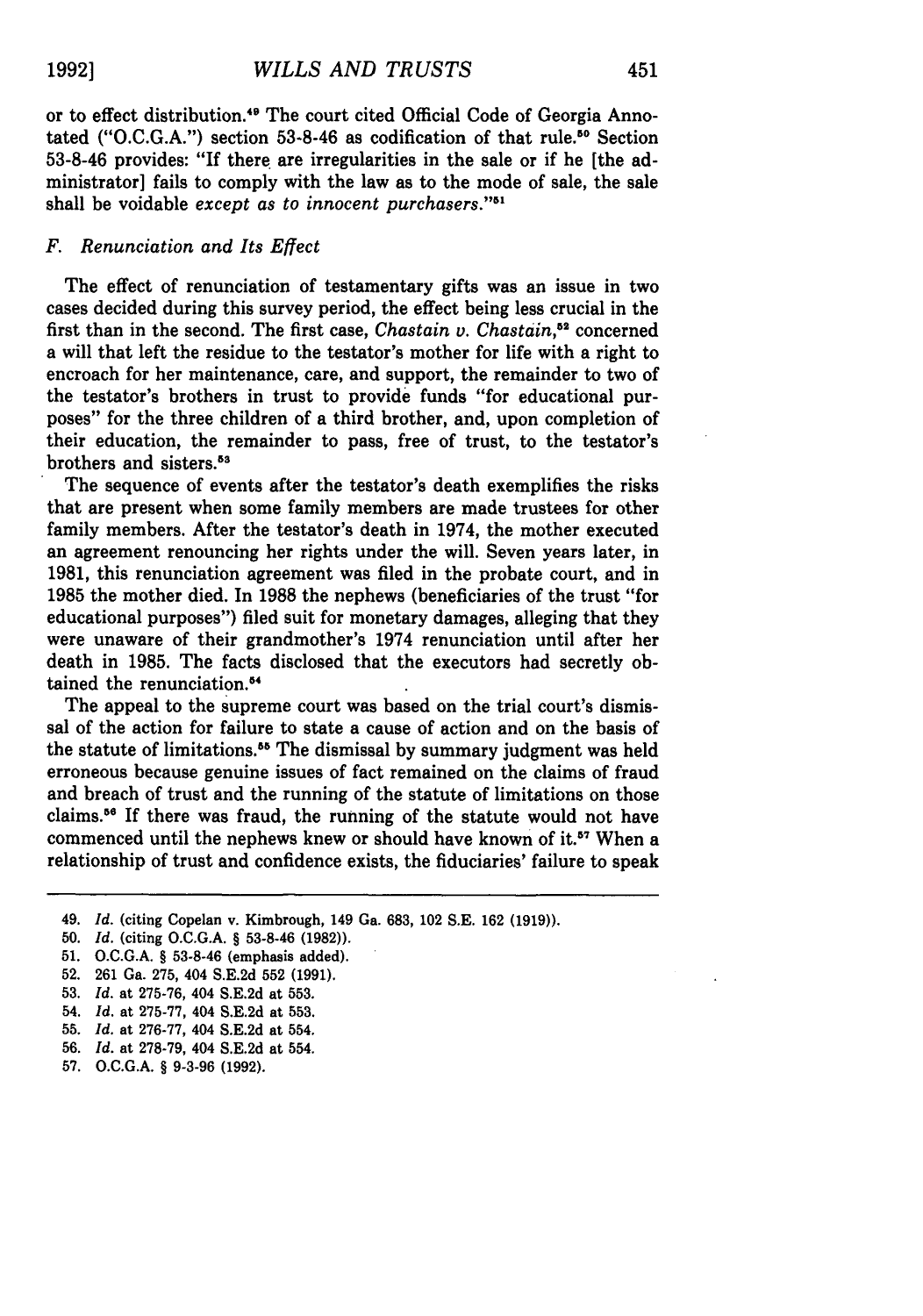when they should speak or to disclose what they should disclose is as much a fraud as an actual affirmative false representation.<sup>58</sup> Whether that relationship existed and, if so, whether and when there was a duty to speak or to disclose information were the genuine issues of fact remaining. Whether the statute of limitations had run depended on the resolution of these issues.

Decision of the other renunciation case required a first impression construction of the renunciation statute itself.<sup>59</sup> In *Brown v. Momar, Inc.*,<sup>60</sup> the residuary clause left the testator's 250,000 shares of Class A stock in Momar to his wife if she survived him, otherwise to his sons per stirpes.<sup>61</sup> The wife timely filed papers, pursuant to the terms of the renunciation statute, renouncing her interest in the stock.<sup>62</sup> The sons, assuming they were entitled to the stock as substitute legatees, requested that Momar register the ownership transfer and reissue the stock to them. Momar did so, but a month later demanded that the sons surrender the newly issued certificates and take, in exchange, payment of the book value plus ten percent. Momar contended that the stockholders' agreement to which the stock was subject required this action. The sons refused and filed an action for determination of their rights in the stock. $63$ 

The parties stipulated that the stock agreement was executed in 1971 and amended in **1972.** Paragraph four of the **1971** agreement provided that upon the death of a shareholder, his heirs and personal representatives would have an option either to convey the stock to Momar or to hold it for twelve months and then sell it to Momar. In either event, the buy-sell agreement called for sale of the stock at book value plus ten percent. Paragraph six of the 1971 agreement provided that such stock would be transferable inter vivos or by will to the issue or lineal descendants of the stockholder. The 1972 amendment added paragraph eleven to provide that a stockholder could make an even exchange of Class A or B stock and could make a transfer of it either by will or inter vivos, to his issue or lineal descendants. Paragraph eleven also expressly provided that it amended and superseded the provisions of paragraphs four and six of the 1971 agreement.<sup>64</sup>

The sons argued that once their mother executed and filed her renunciation, the stock passed to them under the residuary clause of the will as if

**64. Id.**

<sup>58. 261</sup> Ga. at 277, 404 S.E.2d at 554 (citing Morris v. Johnstone, 172 Ga. 598, 158 S.E. **308 (1931)).**

**<sup>59.</sup> O.C.G.A.** § **53-2-115 (1982).**

**<sup>60.</sup>** 201 Ga. **App.** 542, 411 **S.E.2d 718 (1991).**

**<sup>61.</sup>** *Id.* at 542, 411 **S.E.2d** at **718.**

**<sup>62.</sup>** *Id.*

**<sup>63.</sup>** *Id.*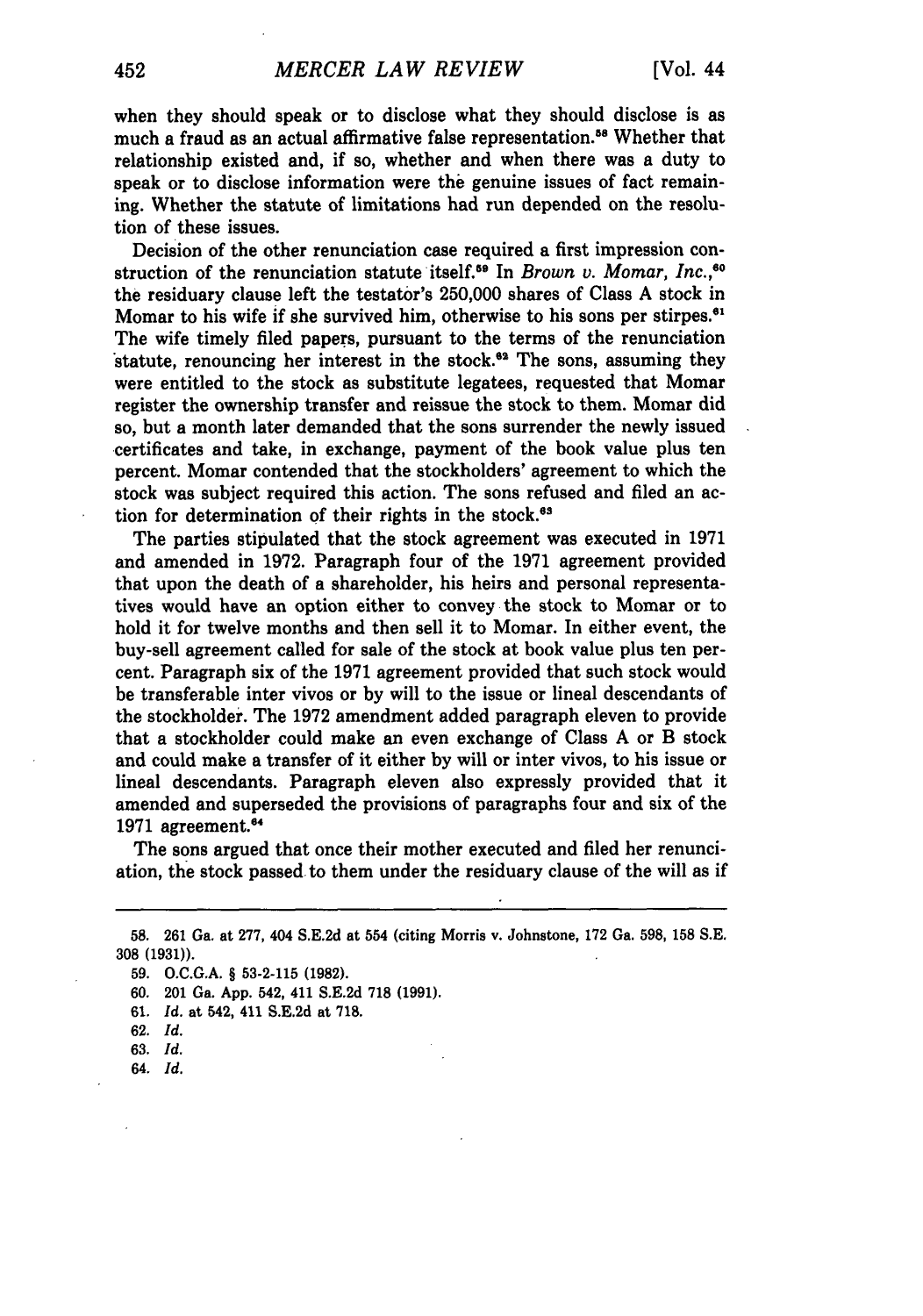she had predeceased the testator. They also argued that since testamentary transfers were authorized under paragraphs six and eleven of the agreement, Momar had no right to demand a transfer to itself under paragraph four.<sup>65</sup> The court of appeals held that the trial court erred in granting summary judgment in favor of Momar, and that judgment should have been granted to the sons.<sup>66</sup>

The court carefully examined the applicability of the renunciation statute to this case in light of the restrictions on stock transfers found in the stockholders' agreement of **1971** and in its amendment in **1972.67** The statute provides that the right of renunciation shall be barred **by** any "assignment, conveyance, encumbrance, pledge or transfer. **. ."** of the property made before the expiration of the statutory renunciation period.<sup>68</sup> Since the wife fully complied with the statute, her renunciation was effective unless the stock transfer provisions **of** the **1971** agreement and the **1972** amendment constituted an "encumbrance"; they clearly did not constitute either of the other specified types of change of stock ownership. The meaning of "encumbrance" constituted an issue of first impression in Georgia. Did "encumbrance" mean an encumbrance **by** the disclaimant (the wife) or an encumbrance existing on the property at the death of the testator? The court held that the subsection, viewed as a whole, referred to acts of the disclaimant and did not include an encumbrance existing on the property at the testator's death.<sup>69</sup> There were no acts of the disclaimant other than her renunciation pursuant to the statute.

The only potential problem remaining was that the sons could take no greater interest in the stock than the testator had. Thus, they necessarily took an interest subject to the restrictions in the stock agreement. That agreement specifically allowed testamentary transfers. The sons' taking only because of the wife's renunciation is irrelevant. Since the statute provided that the renunciation relates back to the testator's death and the renouncing person is presumed to have predeceased the testator, the effect is the same as if the wife had in fact predeceased him and the sons had taken the stock as substitute takers under the will.<sup>70</sup>

#### **II. LEGISLATION**

The materials in this section constitute a summary of the changes in fiduciary law made **by** the General Assembly in its **1992** session. Several

**<sup>65.</sup>** *Id.* at 543, 411 **S.E.2d** at **721.**

*<sup>66.</sup> Id.* at 542, 411 **S.E.2d** at **718.**

**<sup>67.</sup>** *Id.*

<sup>68.</sup> O.C.G.A. § 53-2-115(d) (1982).

<sup>69. 201</sup> Ga. App. at 542, 411 S.E.2d at 718.

<sup>70.</sup> *Id.* at 545, 411 S.E.2d at 722.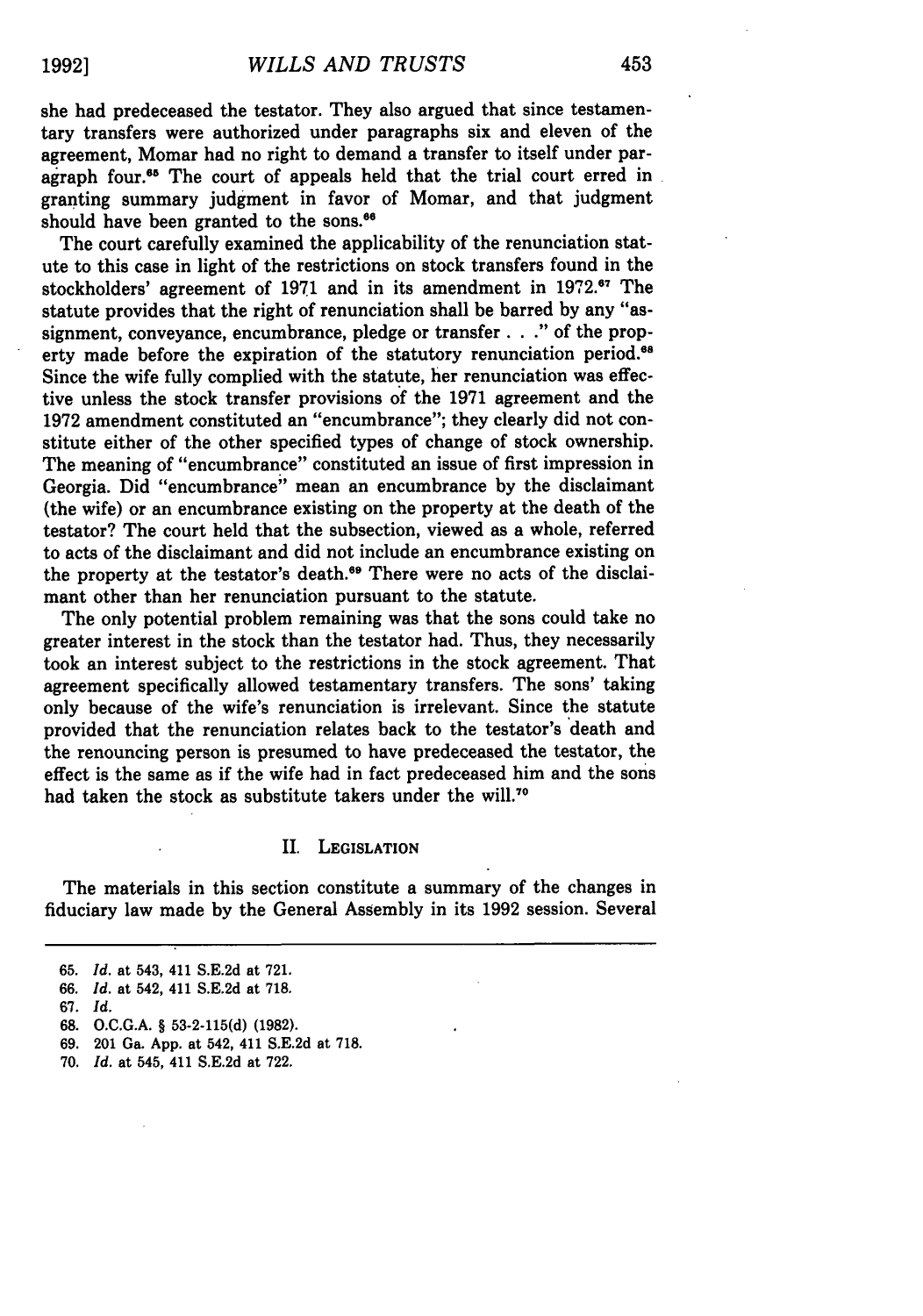of these changes resulted from the enactment in **1991** of the Georgia Trust Act.<sup>71</sup>

### *A. Trustee as Beneficiary Eligible to Participate in Selection of Administrator with Will Annexed*

Prior to 1991, a trustee, qua trustee, was given no standing to participate in the selection of an administrator with the will annexed.<sup>72</sup> The General Assembly extended the right in 1991 to include the "trustee of a trust created by the will."<sup>73</sup> In 1992 the right was extended further to include the "trustee of a trust which is a beneficiary under the will."74 Thus, it appears that the trustee of an existing trust, whether created inter vivos by the testator, by another person, or by the will of another person, would have a voice in the selection of the administrator with the will annexed. In short, the trustee of any trust into which the will pours over any estate assets would have standing to participate in the selection.

#### *B. Incorporation of Statutory Powers by Reference*

The Georgia Trust Act,<sup>76</sup> which took effect on July 1, 1991, used a different section number than that theretofore used to identify the section listing the statutory fiduciary powers that may be incorporated by reference into a will or trust instrument.<sup>76</sup> The result was that material in section 53-15-3 of the pre-1991 code is now in section 53-12-232 of the new Georgia Trust Act.<sup>77</sup> The risk of improper referencing was obvious. In 1992 the General Assembly dealt with this problem by amending the new subsection  $53-12-231(c)$ <sup>78</sup> Under the amended subsection, a provision in a fiduciary document executed after June 30, 1991, but before July 1, 1992, which incorporated powers by reference to former (repealed) section 53-15-3, shall be deemed to refer to the corresponding power in the new section 53-12-232.<sup>79</sup> It follows that a reference to the former section will not be effective in an instrument executed after July 1, 1992.

72. *See* O.C.G.A. § 53-6-24 (1982).

<sup>71. 1991</sup> Ga. Laws 810 (codified at O.C.G.A. §§ **53-12-1** to -394 (Supp. 1991)).

**<sup>73. 1991</sup>** Ga. Laws 394 (amending **O.C.G.A.** § **53-6-24 (1982 &** Supp. **1991)).**

<sup>74.</sup> **1992** Ga. Laws **983** (amending **O.C.G.A.** § **53-6-24 (1982 &** Supp. **1992)).**

**<sup>75. 1991</sup>** Ga. Laws **810** (codified at **O.C.G.A. §§ 53-12-1** to -394 (Supp. **1991)).**

**<sup>76.</sup>** *Id.*

**<sup>77.</sup>** *Id.*

**<sup>78. 1992</sup>** Ga. Laws **1053** (amending **O.C.G.A.** § 53-12-231(c) **(1982** & Supp. **1991)).**

**<sup>79.</sup>** *Id.*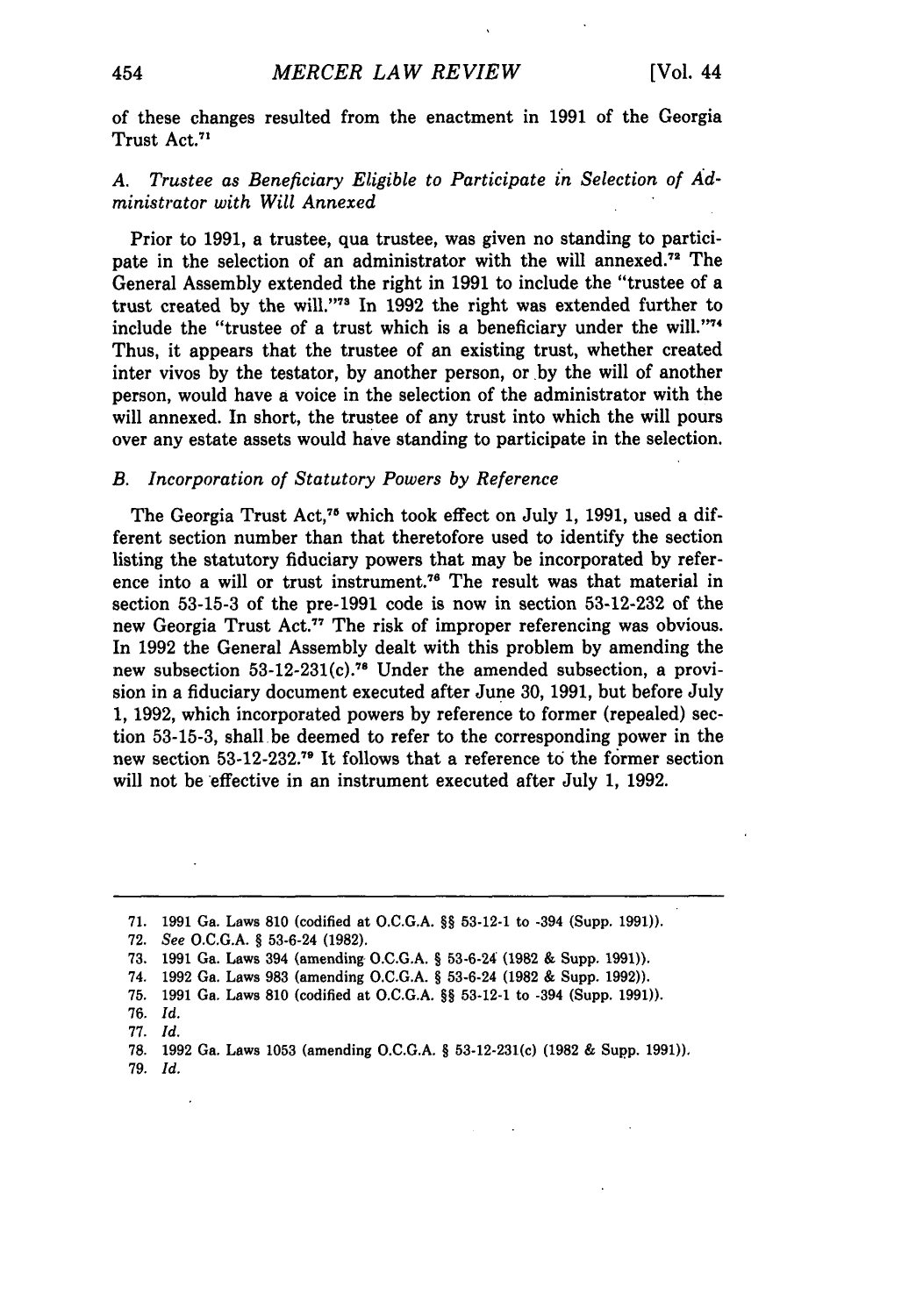#### *C. Living Wills*

The General Assembly extensively rewrote Georgia's laws relating to living wills in 1992. While living wills are not technically within the subject matter of this Article, they are closely related and are of interest because of at least one change made in the Georgia statute. The change expands the scope of circumstances in which a competent adult validly may instruct his physician to withhold or withdraw life-sustaining procedures.<sup>80</sup> Under prior law, an adult must have been in a "terminal condition," as defined by the statute. $81$  The former statute required a finding by two physicians that there was no reasonable expectation of improvement and that death from the condition was imminent.<sup>82</sup> The current statute adds to the event of a terminal condition the existence of the declarant in a "coma" or in "a persistent vegetative state."<sup>83</sup> The quoted terms are precisely defined as either "no reasonable expectation of regaining consciousness" or "no reasonable expectation of regaining significant cognitive function."<sup>84</sup> Thus, under the 1992 act, a declarant may direct that life-sustaining procedures be withheld and that he be allowed to die if any of the three conditions exist.

#### III. CONCLUSION

Two other developments during the survey period are of interest to the fiduciary bar. The first is the issuance by the supreme court on September 13, 1991 of Formal Advisory Opinion No. 91-1,<sup>85</sup> which addresses the question of whether it is ethically proper for a lawyer to be named executor or trustee in a will or trust that he or she has prepared.<sup>86</sup> The opinion recognizes the potential conflict of interest, but concludes that a testator's or settlor's freedom to select an executor or trustee is such an important freedom that it should not be restricted in the absence of a strong justification.87 Such a selection is not ethically improper so long as certain safeguards are present.<sup>88</sup> The principal safeguards are: first, the lawyer must not consciously influence the client to name him or her as executor or trustee; second, the lawyer shall obtain the client's written consent in some form after a full disclosure of the potential conflict of interest; and,

- **85. STATE BAR OF GEORGIA HANDBOOK** 146 **(1992).**
- 86. **Id,**
- **87.** *Id.*
- 88. *Id.*

**<sup>80.</sup> O.C.G.A.** § **31-32-2** (Supp. **1992).**

**<sup>81.</sup>** *Id.* § **31-32-2 (1991).**

**<sup>82.</sup>** *Id.*

<sup>83.</sup> *Id.* § 31-32-2(2)(9) (Supp. 1992).

<sup>84.</sup> Id.